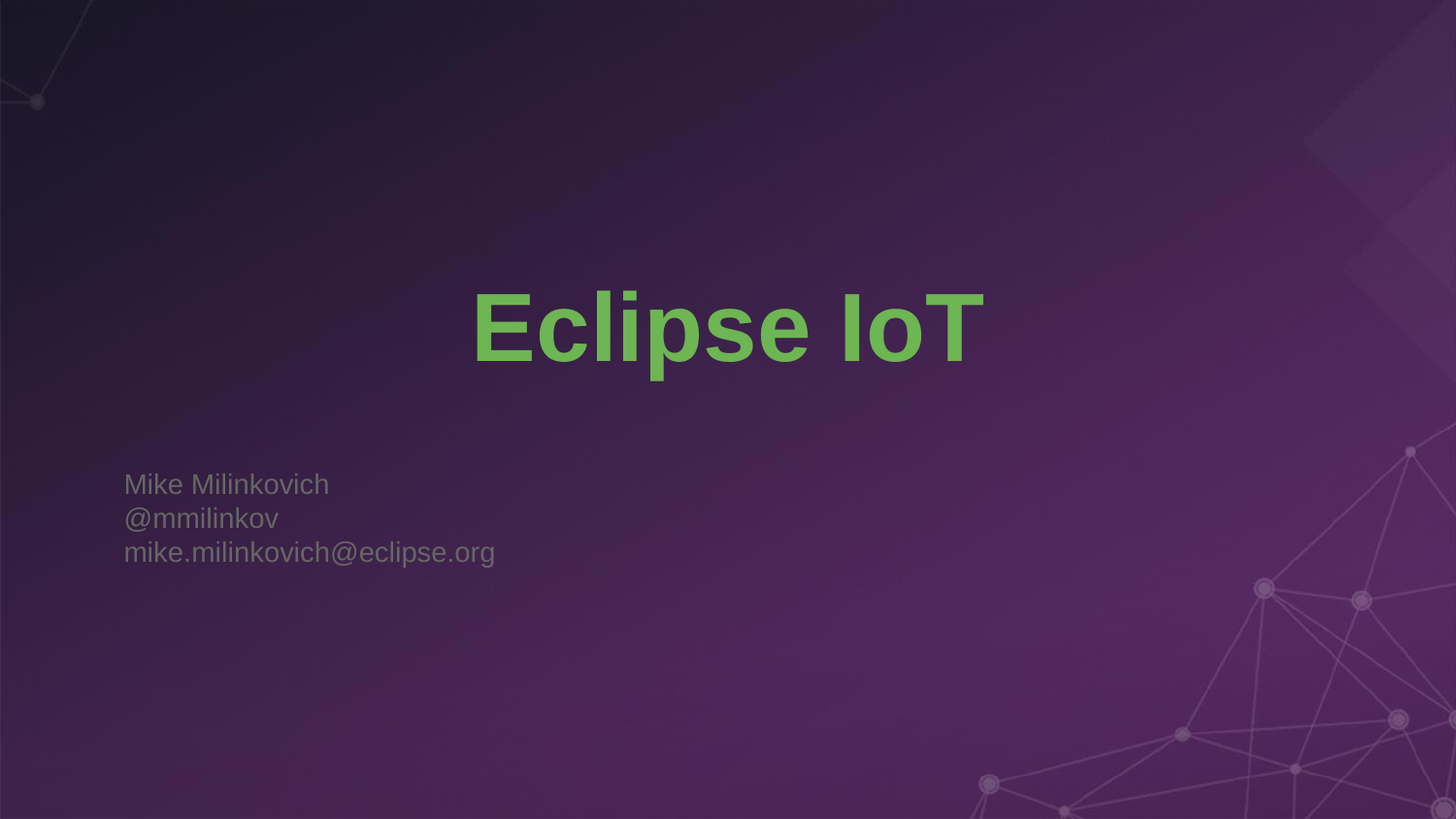#### THE NUMBER OF IOT DEVELOPERS 2014-2020



Source: VisionMobile estimates, 2014



Report: IoT: Breaking Free From Internet And Things | vmob.me/IoT ©VisionMobile | June 2014 | Licensed under CC BY ND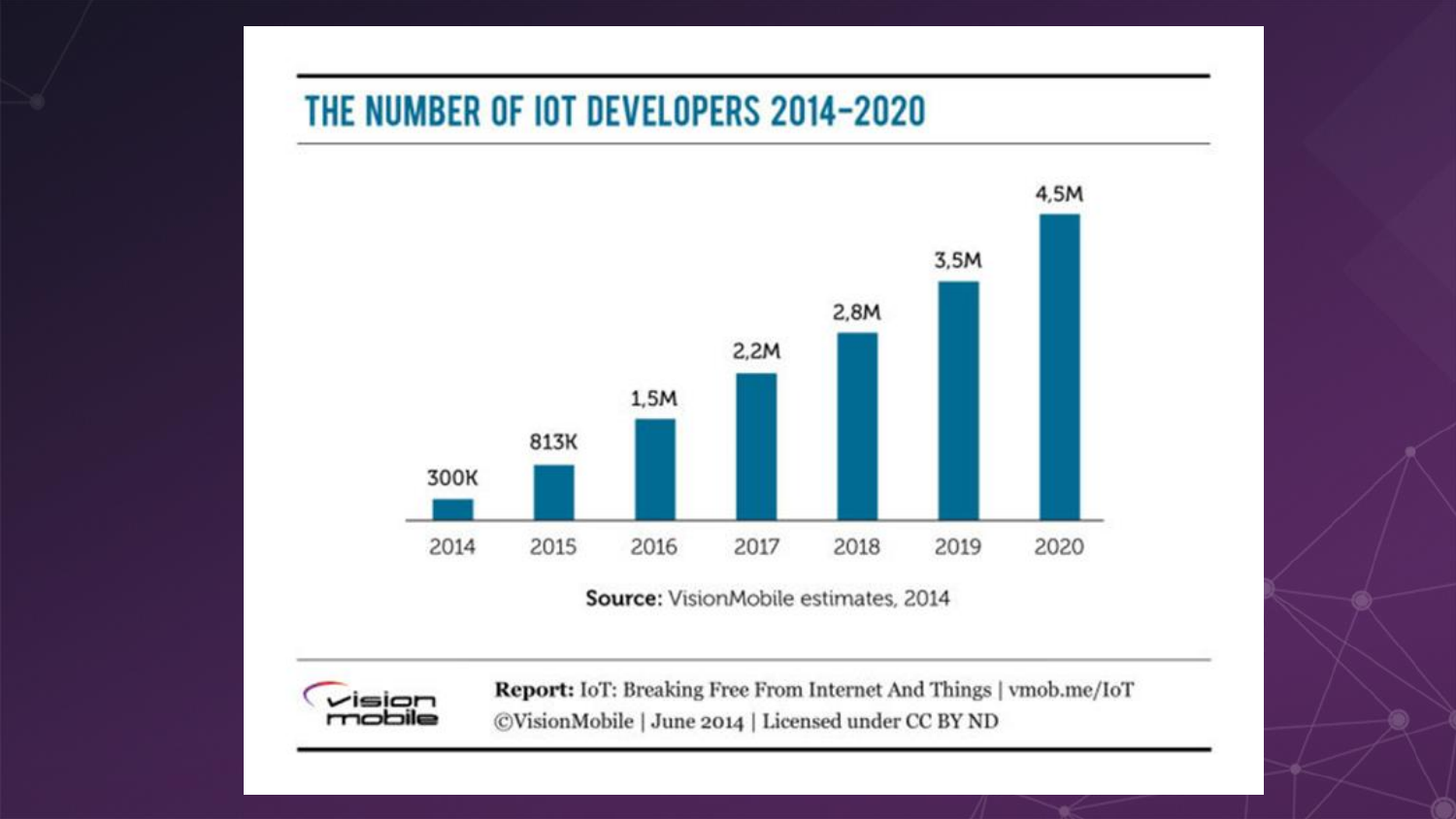## **Open Source for IoT**

IoT needs open source to be successful. Eclipse IoT simplifies IoT development.







#### **Standards**

Implementation of IoT standards like MOTT, CoAP, LWM2M and OneM2M



#### **Getting Started**

Step-by-step guide to aetting started on IoT development



#### **Services & Frameworks**

Building blocks to accelerate IoT development

#### **All projects**

Check out all our loT open source projects

#### **Technology**

Eclipse IoT provides open source implementations of the standards, services and frameworks that enable an Open Internet of Things.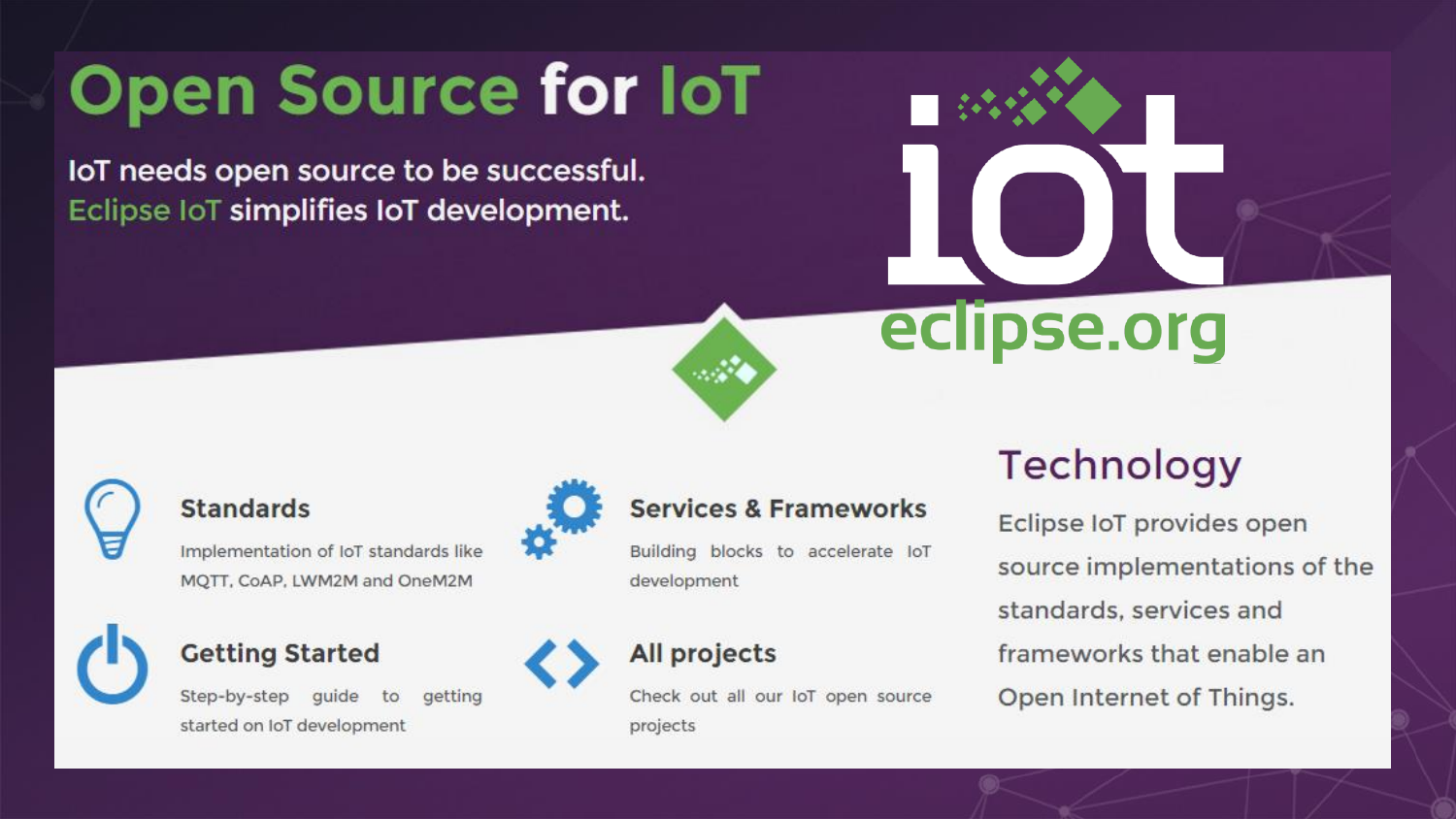# eclipse.org

## Founded in November 2011 IBM, Eurotech, Sierra Wireless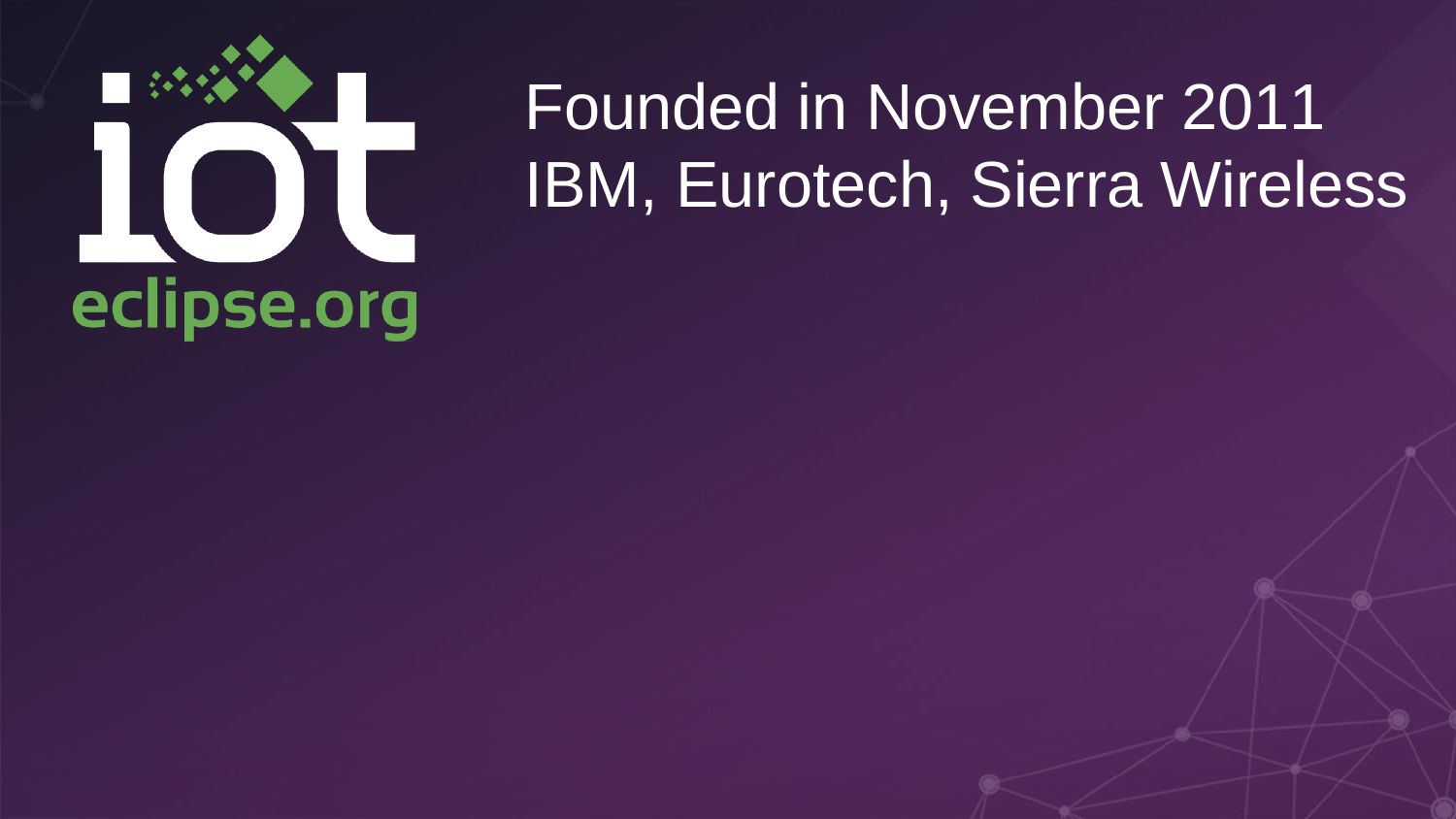

18 open-source projects\* 29 members\* **Java** – but also C, C++, Python, etc.

→**IoT Standards** →**Services & Frameworks**

and counting!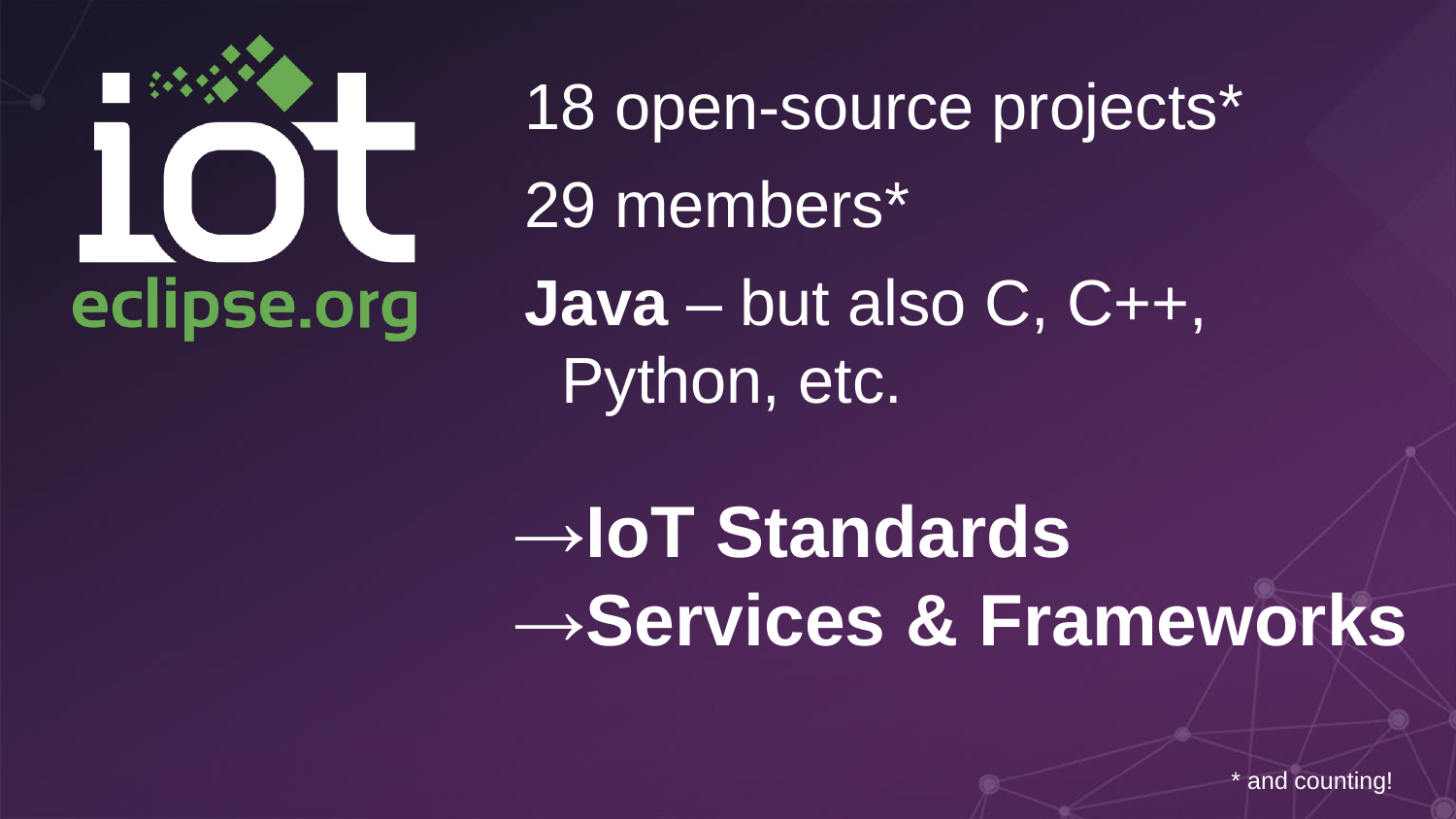## **Members**

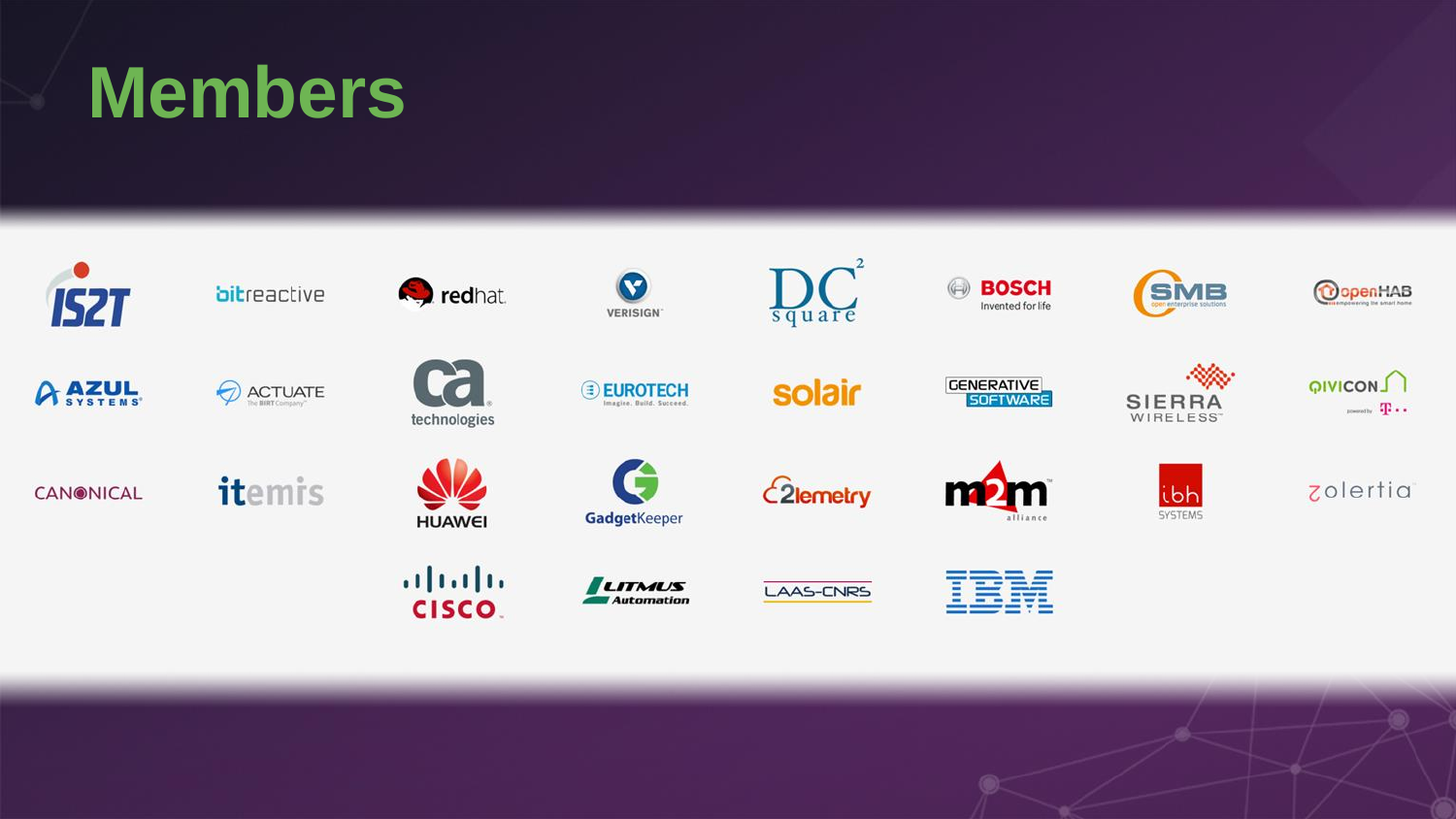|                                               | <b>IoT Applications</b>                                                               |                                                                                             |                                 |  | Reporting               |
|-----------------------------------------------|---------------------------------------------------------------------------------------|---------------------------------------------------------------------------------------------|---------------------------------|--|-------------------------|
|                                               | <b>IoT Solution Frameworks</b><br><b>Home Automation</b><br>٠<br><b>SCADA</b><br>OM2M |                                                                                             |                                 |  | Developer               |
| Connectivity<br>$-MQTT$<br>- CoAP<br>$-LWM2M$ | Connectivity<br>$-MQTT$<br>- CoAP<br>- LWM2M                                          | <b>IoT Gateway Services</b><br>Remote management<br>۰<br><b>Application management</b><br>٠ |                                 |  | Tools (IDE,<br>$etc.$ ) |
| Alternative                                   | OSGi Runtime (Concierge)                                                              |                                                                                             |                                 |  |                         |
| Languages                                     | Java VM                                                                               |                                                                                             |                                 |  |                         |
|                                               |                                                                                       | <b>EUROTECH</b>                                                                             | SIERRA<br>WIRELESS <sup>®</sup> |  |                         |

#### **Open & Commercial Hardware**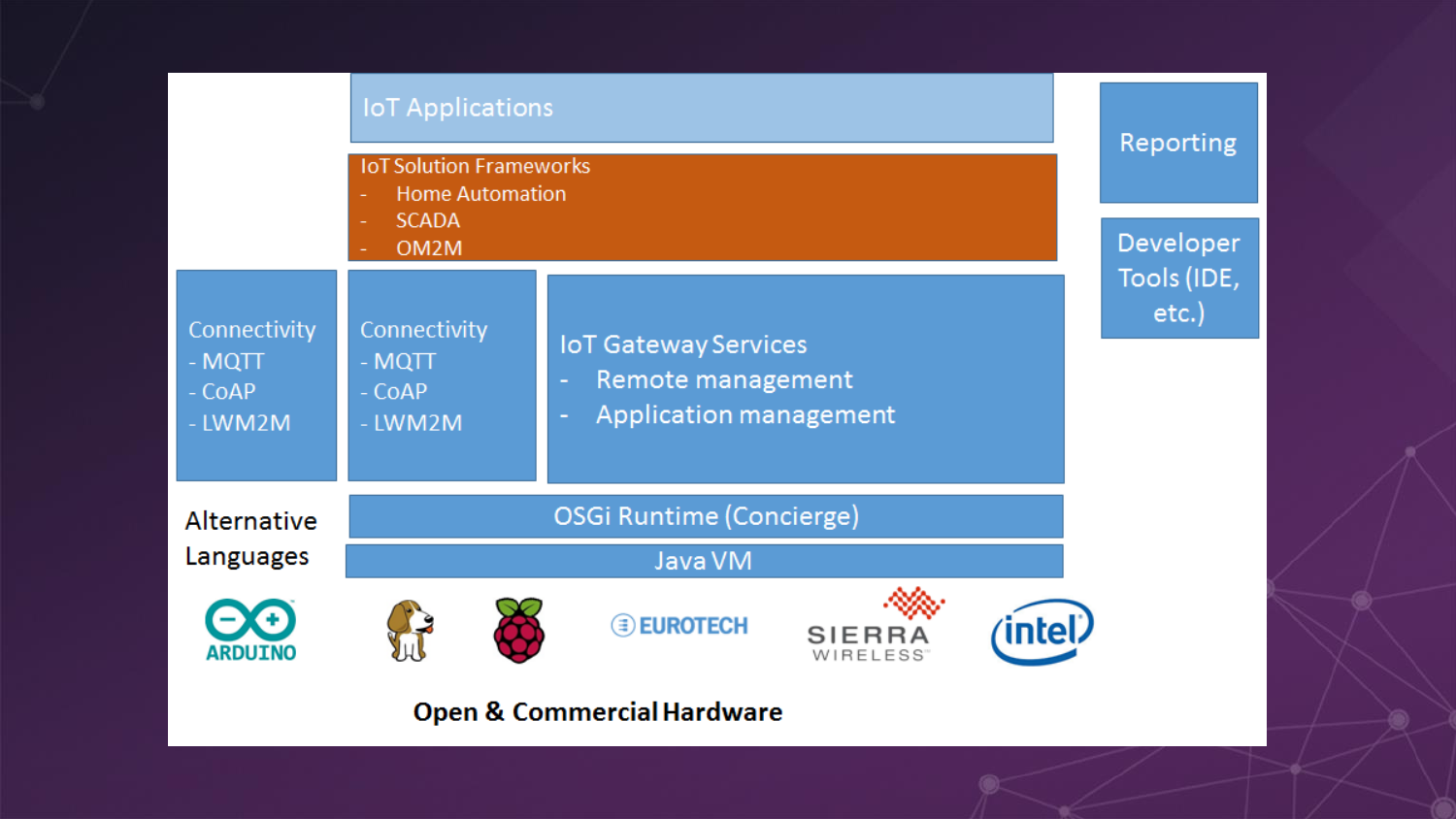**Protocols MQTT** OASIS standard Client and server implementations in **Paho** & **Mosquitto** Wide commercial adoption: IBM MessageSight, Facebook Messenger, Eurotech ESF, Sierra Wireless AirVantage, HiveMQ, …



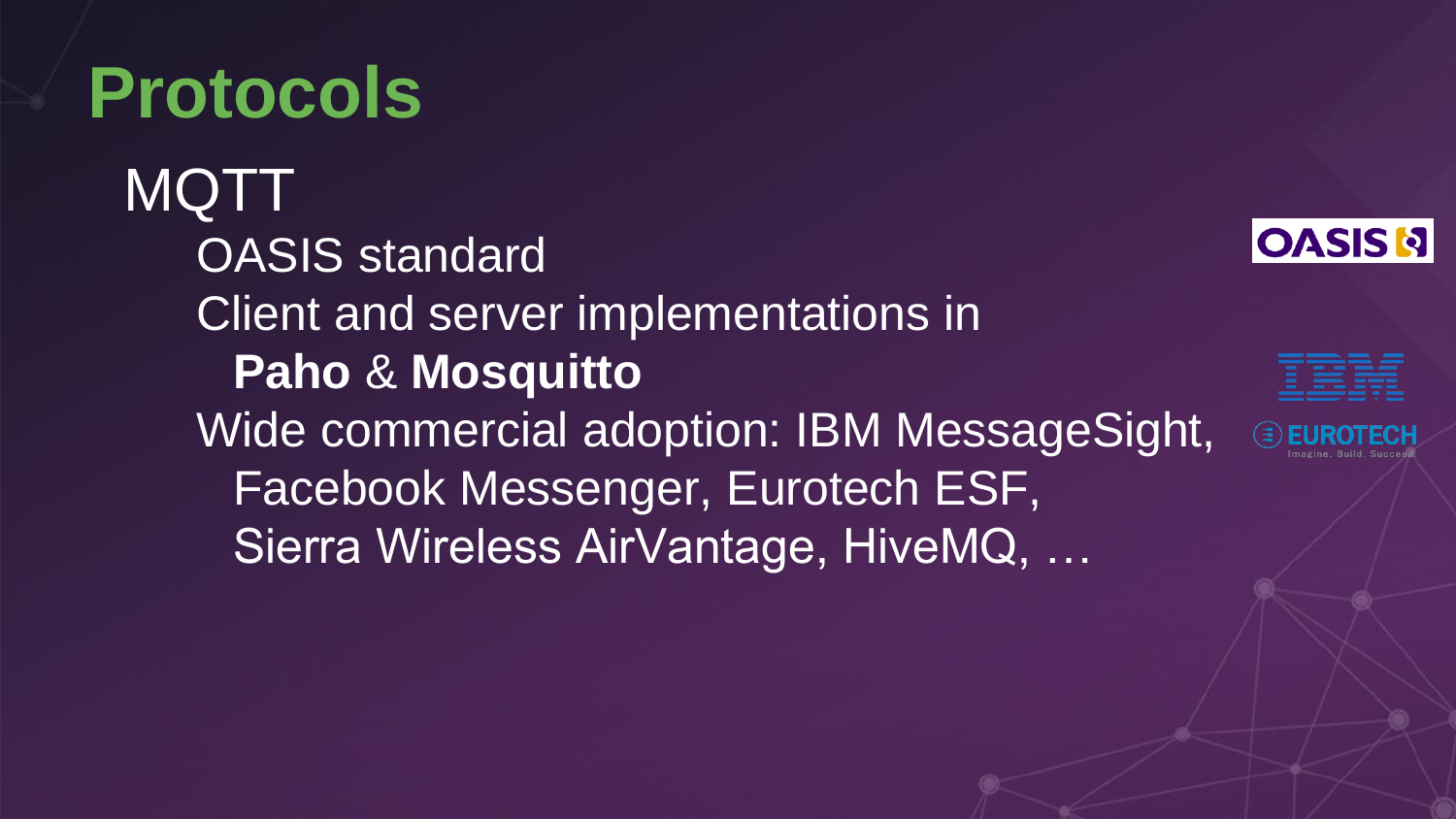### **Protocols**

CoAP IETF standard Java implementation in **Californium** Lots of traction in the WSN space (Thingsquare,  $\textcircled{\scriptsize{\textcircled{\#}}}$ Everythng, …) Foundation for **LWM2M** – supported by Sierra Wireless, Bosch SI, Zebra Technologies



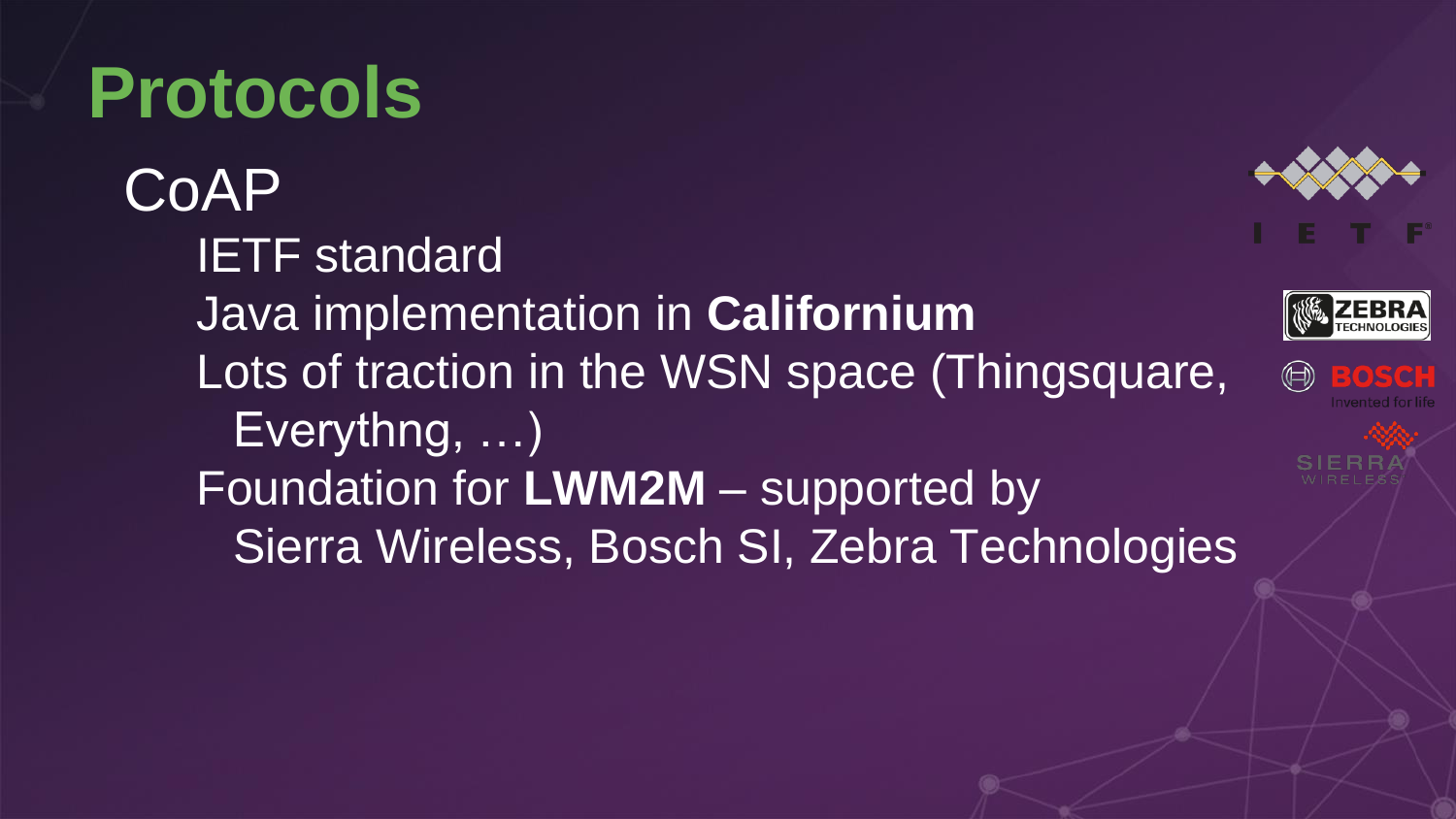#### **Frameworks**

Application framework for IoT: **Kura**

Built on top of Java and OSGi Foundation for Eurotech's **Everyware Software Framework**

ETSI SmartM2M and oneM2M implementation: **OM2M**

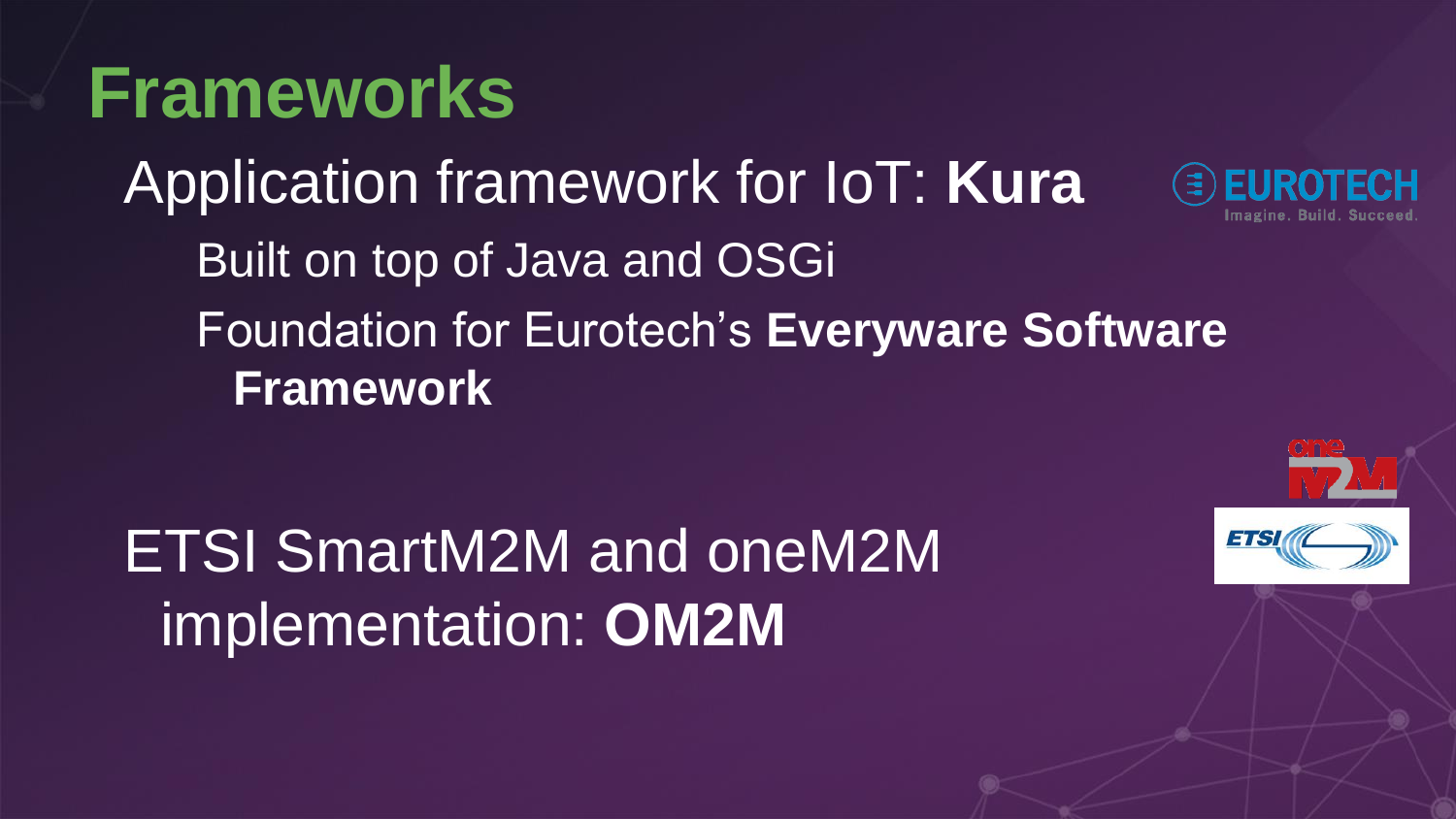

Raspberry-Pi

11

 $0.0$ 

 $0.0$ 

 $0.0$ 

Raspberry-Pi

Raspberry-Pi

Raspberry-Pi

Raspberry-Pi

24.0-b56

Java HotSpot(TM) Client VM

Java(TM) SE Runtime Environment 1.7.0\_40-b43

2 days 3:18:7 hms

|  | milinkovich.net/kura# |
|--|-----------------------|
|  |                       |

Packages

Settings

ClockService

CloudService

DataService

Greenhouse Publisher

MqttDataTransport

SsIManagerService

WatchdogService

PositionService

**Services** 

▷

Display Name

Last Wifi Channel

**B** GPS Information

**□ Hardware Information** 

Uptime

Latitude

Longitude Altitude

Model Name

Part Number

**Serial Number** 

Java Runtime

 $\exists$  Java Information

Java Virtual Machine

Java Virtual Machine Version

Model ID

under the terms of the Eclipse Public License v1.0

 $\overline{\phantom{a}}$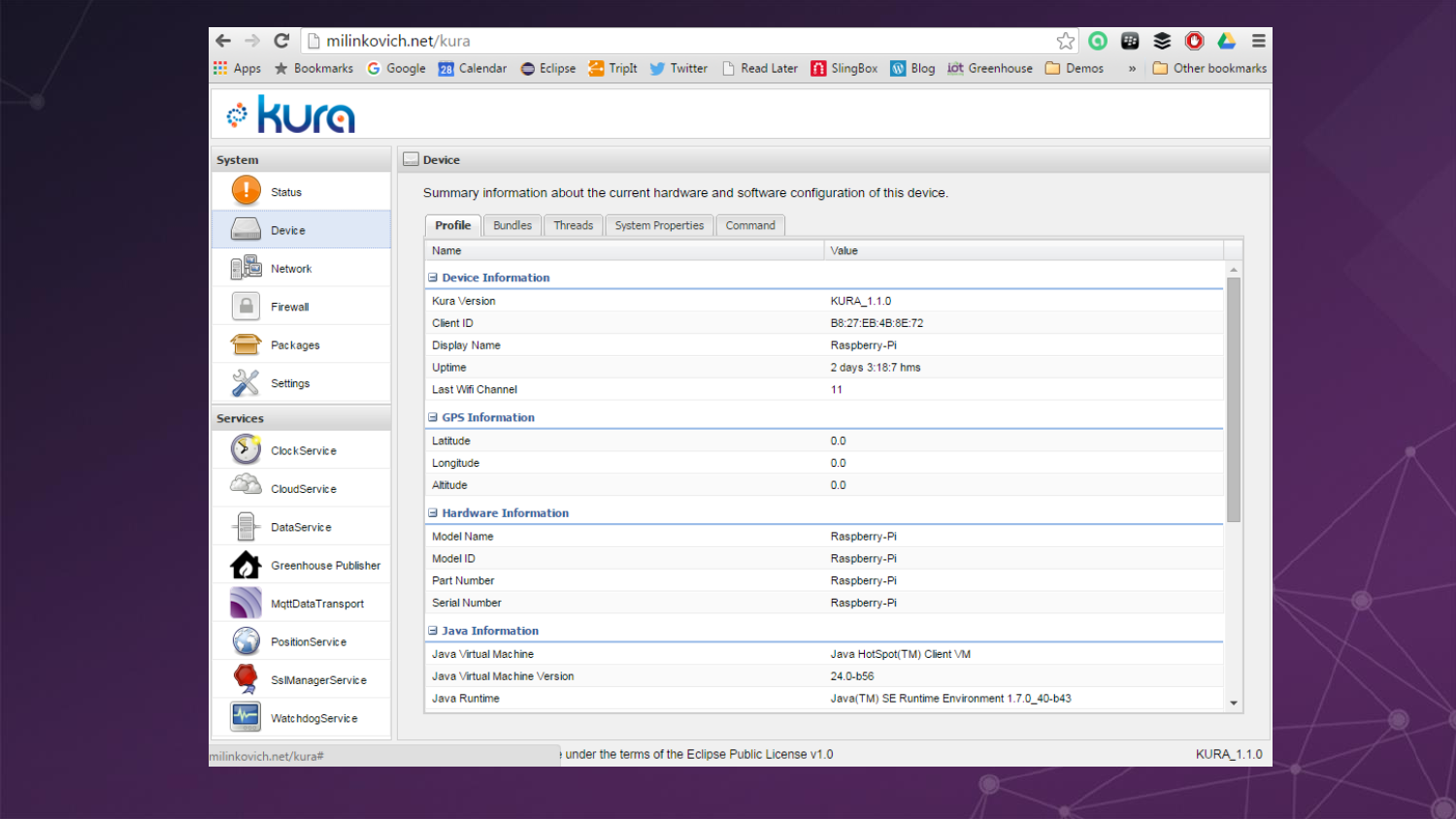#### **Frameworks**

#### **Device Management**

**LWM2M** is an Open Mobile Alliance Standard Device Management on top of CoAP Eclipse **Leshan** and **Wakaama** are two implementations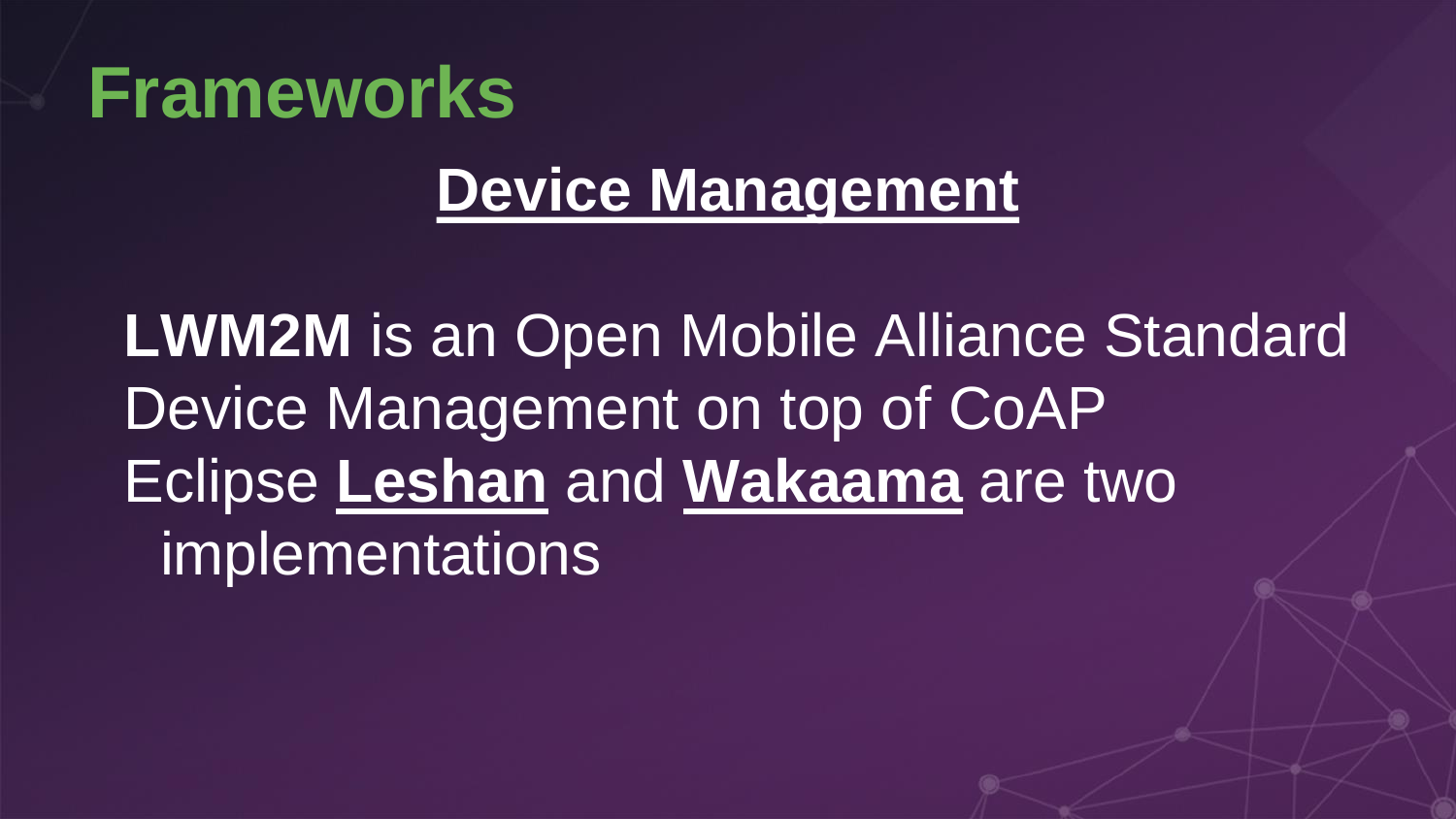### **Frameworks**

#### **Software Provisioning**



**Eclipse hawkBit** Back end solution for rolling out software updates to constrained edge devices or via IP-enabled gateways Device management usually have basic update capabilities but lack the capability to organize more complex roll outs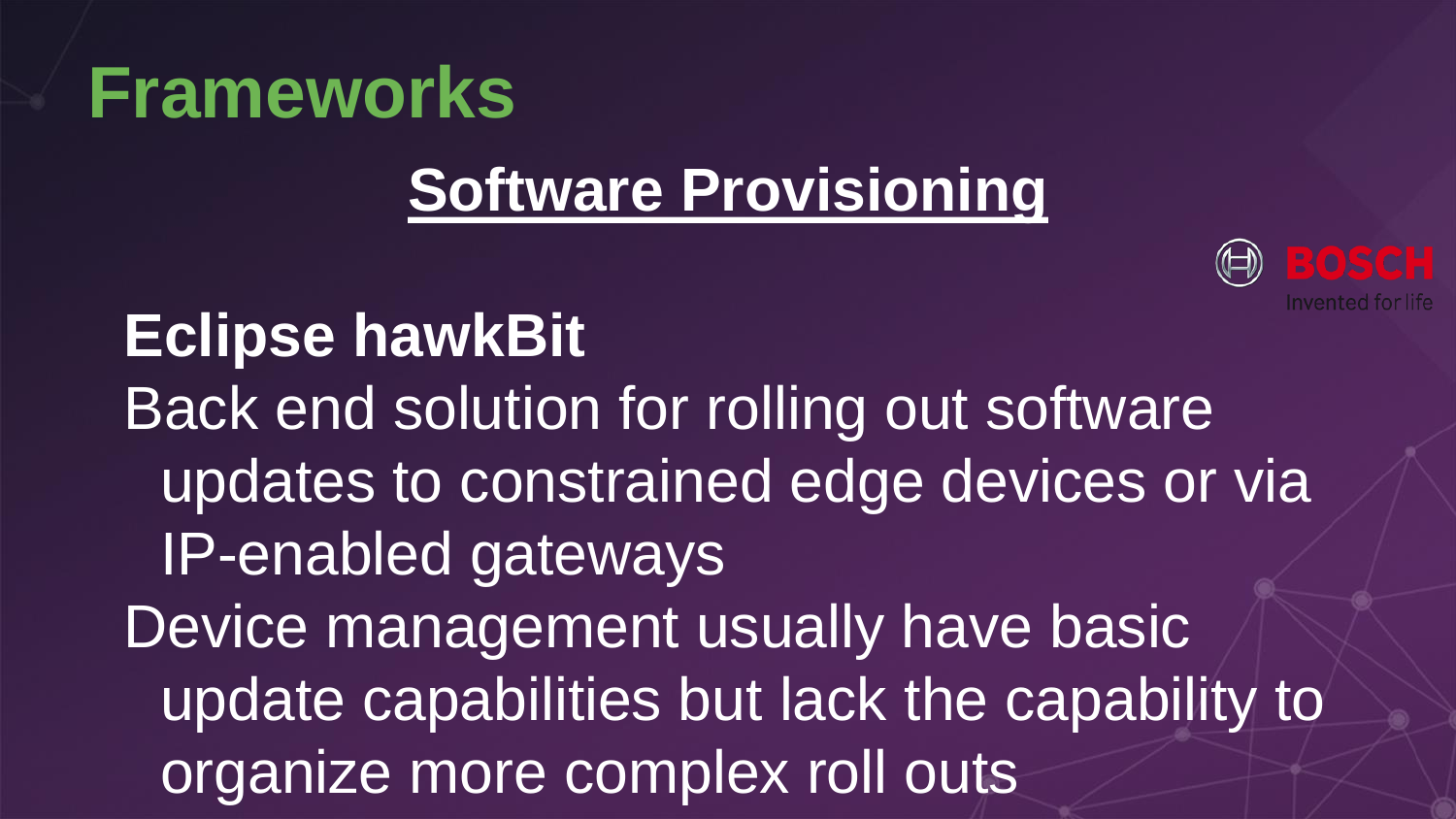

#### **Secured Service Discovery**

#### **Eclipse Tiaki**

Leveraging DNS-SEC and DNS-SD for retrieving a device configuration parameter, or its public key for establishing secured **communications**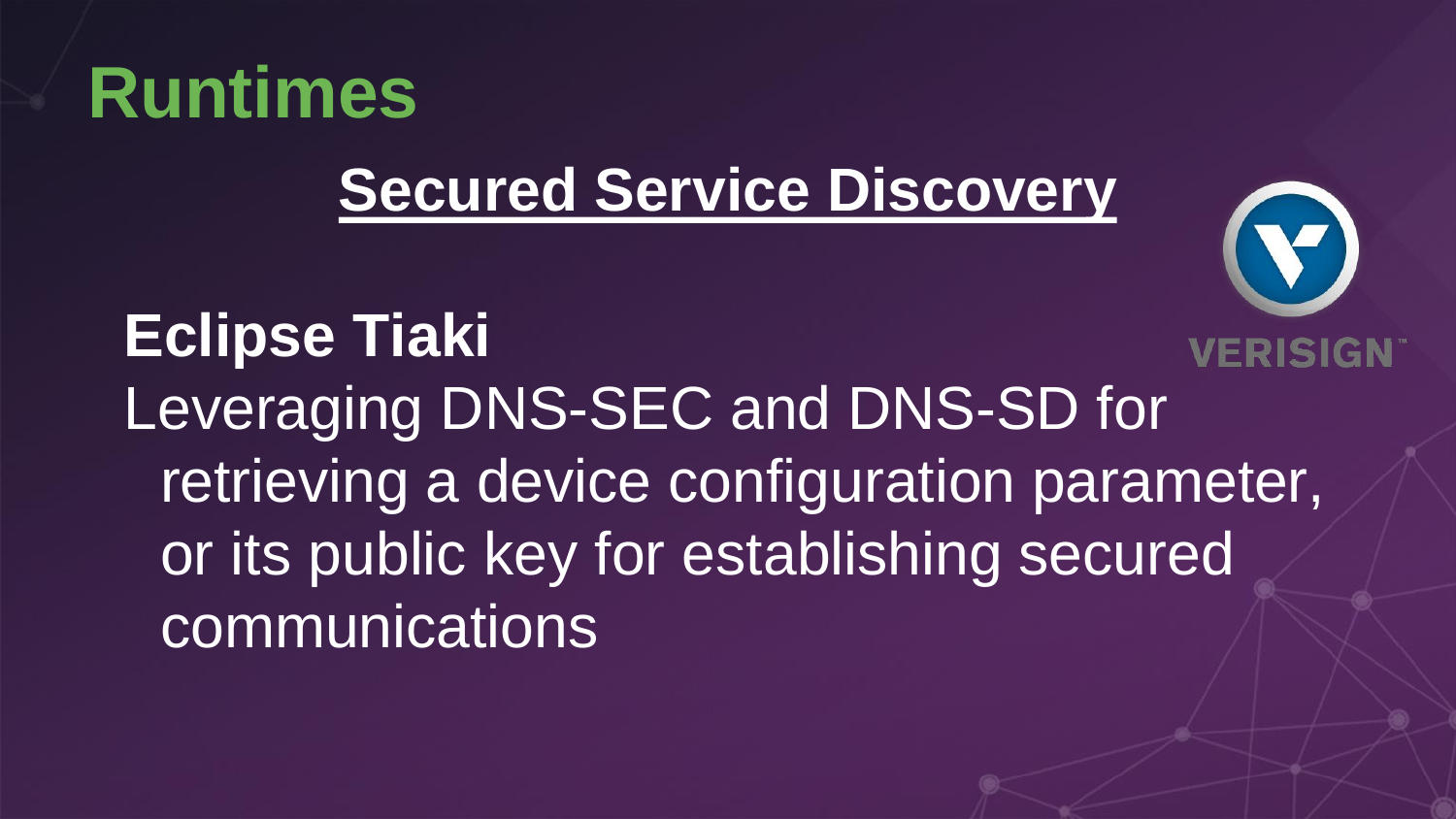## **Solutions**

Home Automation: Eclipse **SmartHome** Based on Java and OSGi  $R_{\text{reversely}} = \prod_{i=1}^{n} \prod_{i=1}^{n}$ Very active community with ~100 home automation driver implementations Foundation for Deutsche Telekom's **QIVICON** IoT network management: **Krikkit**

Rules engine for IoT devices Powering Cisco's Data in Motion.

Industrial control: EclipseSCADA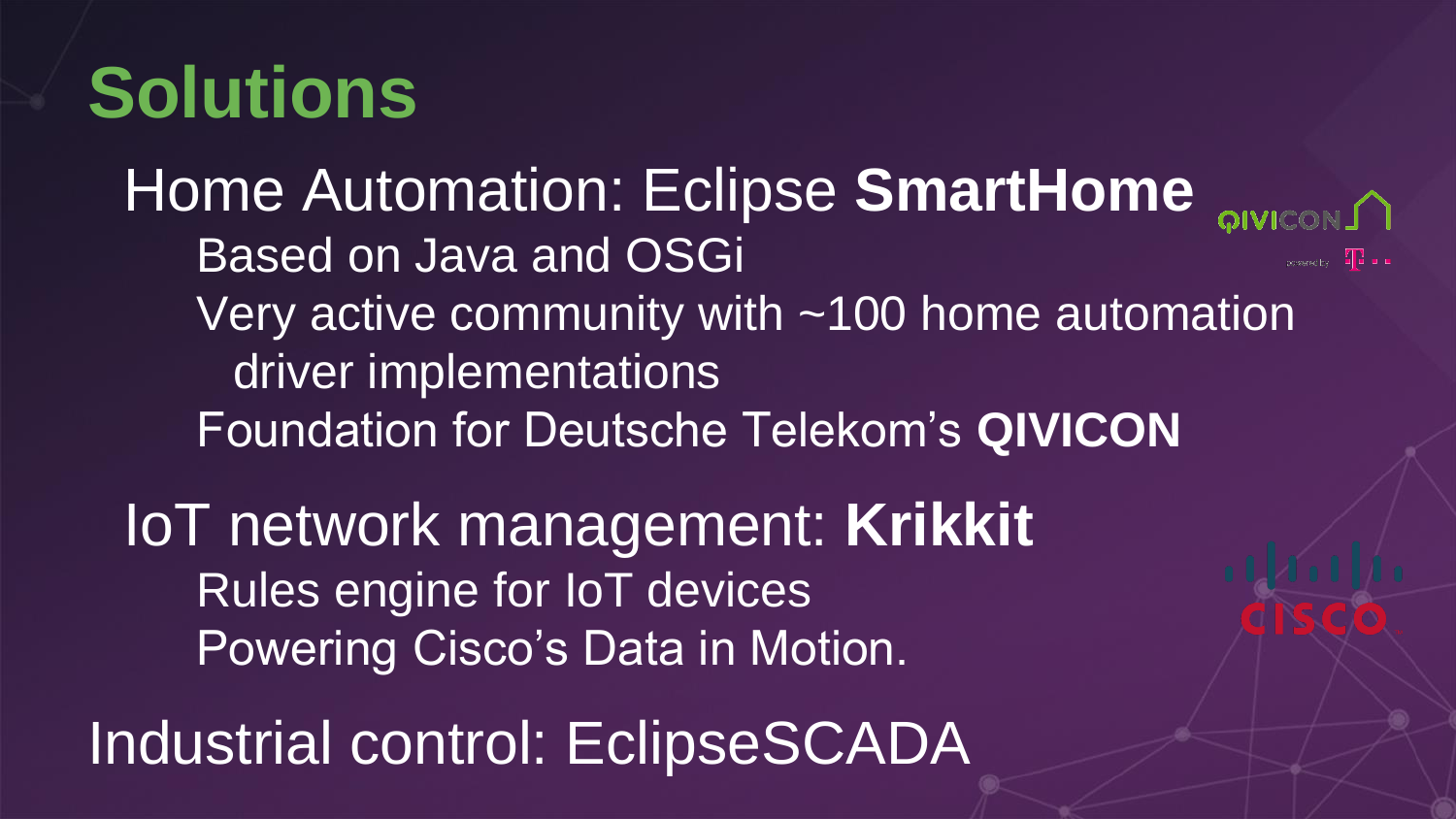## **Tools and Repositories**

#### Eclipse **Vorto**

Information model for « things » + code generators Creation of a flexible meta information model for generating specific representations Invented for life Bosch SI leading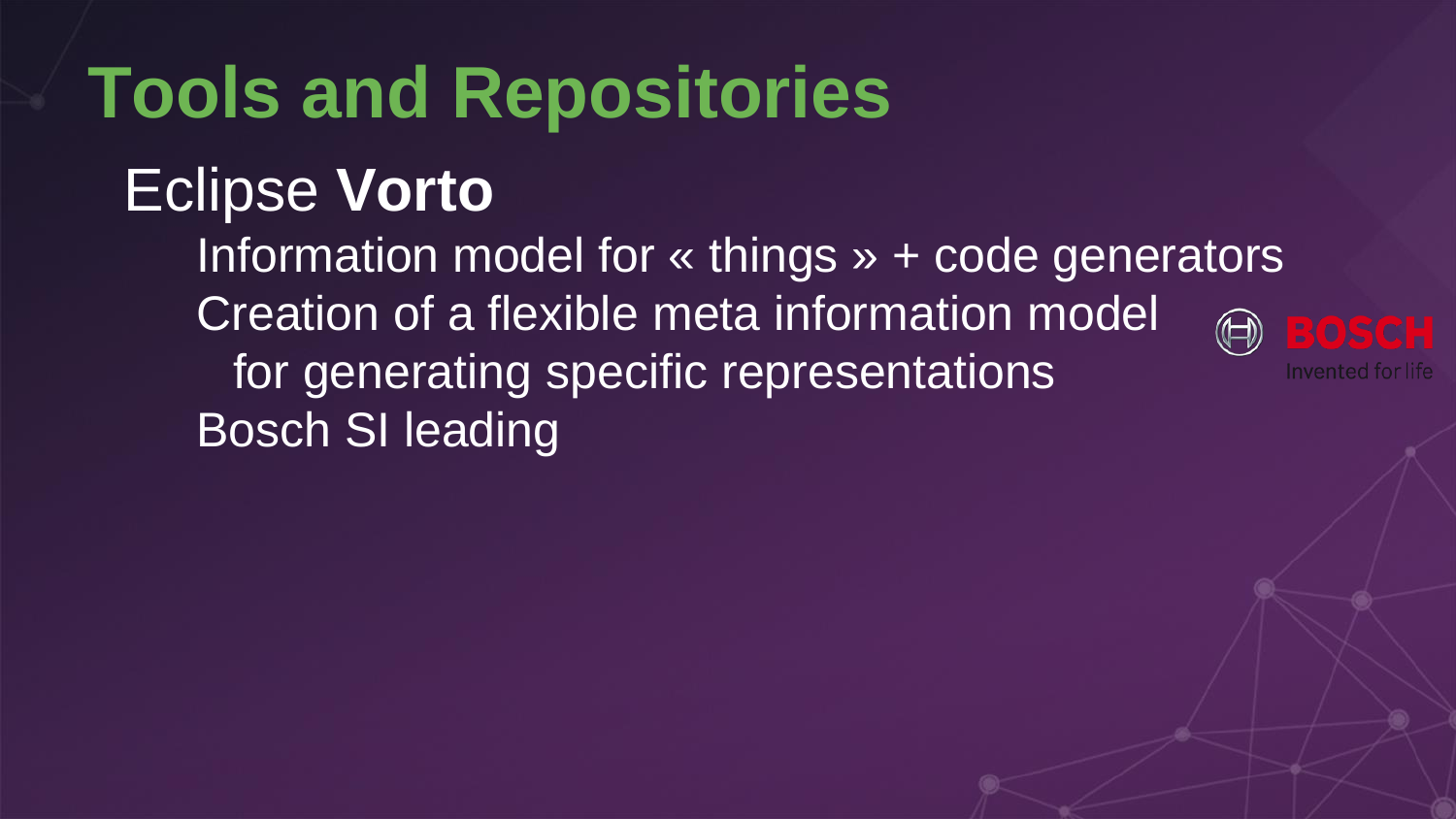## **Eclipse IoT is also… Industrial IoT**

Open source implementations of IEC standards Eclipse **SCADA**, 4DIAC, Rise V2G, ...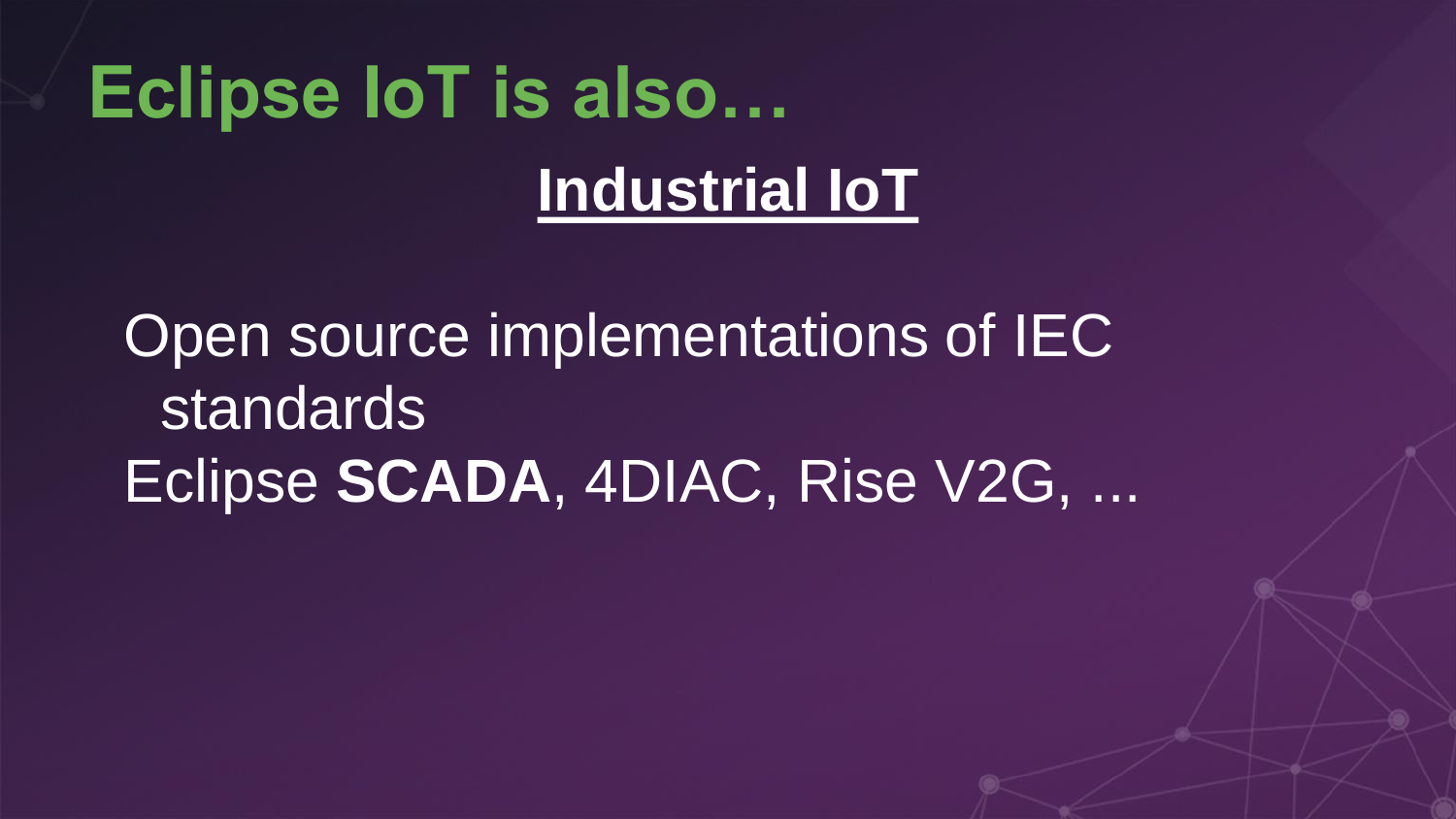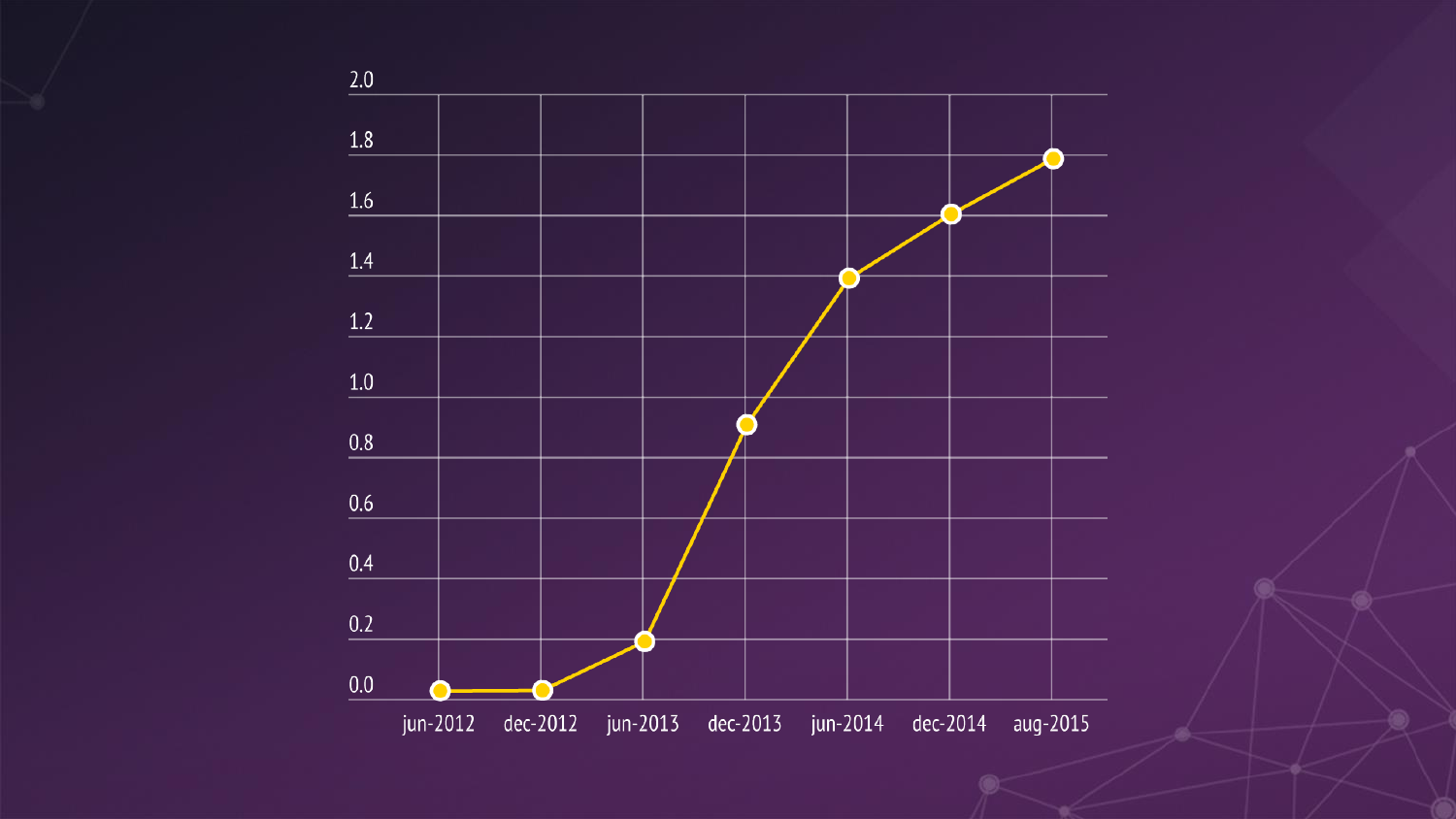